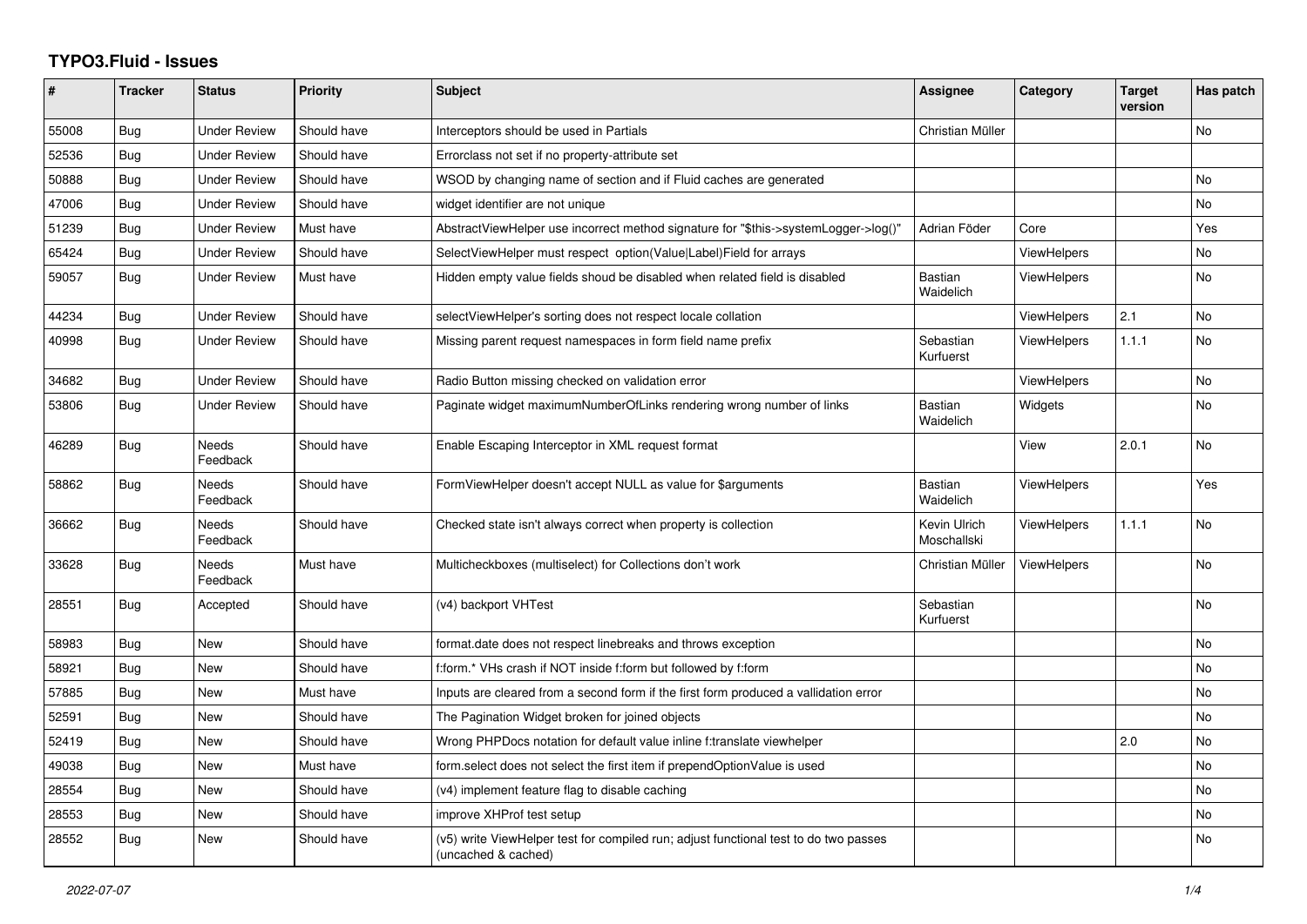| #     | <b>Tracker</b> | <b>Status</b>            | <b>Priority</b> | <b>Subject</b>                                                                            | <b>Assignee</b>        | Category           | <b>Target</b><br>version | Has patch |
|-------|----------------|--------------------------|-----------------|-------------------------------------------------------------------------------------------|------------------------|--------------------|--------------------------|-----------|
| 28550 | Bug            | <b>New</b>               | Should have     | (v4) make widgets cacheable, i.e. not implement childnodeaccess interface                 |                        |                    |                          | No        |
| 28549 | Bug            | <b>New</b>               | Should have     | make widgets cacheable, i.e. not implement childnodeaccess interface                      |                        |                    |                          | No        |
| 13045 | Bug            | New                      | Should have     | Entity decode of strings are different between if-conditions and output of variable       |                        |                    |                          |           |
| 39990 | Bug            | <b>New</b>               | Should have     | Same form twice in one template: hidden fields for empty values are only rendered<br>once |                        | Core               |                          | No        |
| 33551 | <b>Bug</b>     | <b>New</b>               | Must have       | View helper values break out of a partial scope                                           | Sebastian<br>Kurfuerst | Core               |                          | <b>No</b> |
| 27607 | Bug            | <b>New</b>               | Must have       | Make Fluid comparisons work when first element is STRING, second is NULL.                 |                        | Core               |                          | No        |
| 12863 | <b>Bug</b>     | <b>New</b>               | Should have     | Attributes of a viewhelper can't contain a '-'                                            | Sebastian<br>Kurfuerst | Core               |                          | <b>No</b> |
| 3481  | Bug            | <b>New</b>               | Should have     | Use ViewHelperVariableContainer in PostParseFacet                                         |                        | Core               |                          | No        |
| 38369 | Bug            | <b>New</b>               | Must have       | Resource ViewHelpers should not fall back to request package                              |                        | View               |                          | No        |
| 60856 | <b>Bug</b>     | <b>New</b>               | Must have       | Target attribute not supported by the form viewhelper                                     |                        | ViewHelpers        |                          | Yes       |
| 54284 | <b>Bug</b>     | New                      | Should have     | Default Option for Switch/Case VH                                                         |                        | <b>ViewHelpers</b> |                          | No        |
| 49600 | <b>Bug</b>     | New                      | Should have     | f:form tag shown as a HTML on frontend                                                    |                        | <b>ViewHelpers</b> |                          | No        |
| 40064 | Bug            | New                      | Must have       | Multiselect is not getting persisted                                                      |                        | <b>ViewHelpers</b> |                          | No        |
| 37619 | Bug            | <b>New</b>               | Should have     | Fatal Error when using variable in name attribute of Section ViewHelper                   |                        | ViewHelpers        |                          | No        |
| 30937 | <b>Bug</b>     | New                      | Should have     | CropViewHelper stringToTruncate can't be supplied so it can't be easily extended          |                        | ViewHelpers        |                          | Yes       |
| 8648  | Bug            | New                      | Should have     | format.crop ViewHelper should support all features of the crop stdWrap function           |                        | ViewHelpers        |                          | No        |
| 45384 | <b>Bug</b>     | <b>New</b>               | Must have       | Persisted entity object in widget-configuration cannot be deserialized (after reload)     |                        | Widgets            | 2.0.1                    | <b>No</b> |
| 36655 | Bug            | <b>New</b>               | Should have     | <b>Pagination Links</b>                                                                   |                        | Widgets            |                          | No.       |
| 52640 | Feature        | <b>Under Review</b>      | Should have     | Create an UnlessViewHelper as opposite to the IfViewHelper                                | Marc Neuhaus           |                    |                          | No        |
| 49756 | Feature        | <b>Under Review</b>      | Should have     | Select values by array key in checkbox viewhelper                                         |                        |                    |                          | No        |
| 46257 | Feature        | <b>Under Review</b>      | Should have     | Add escape sequence support for Fluid                                                     |                        | Core               |                          | No.       |
| 43346 | Feature        | <b>Under Review</b>      | Should have     | Allow property mapping configuration via template                                         | Karsten<br>Dambekalns  | ViewHelpers        | 2.1                      | No        |
| 45345 | Feature        | <b>Needs</b><br>Feedback | Should have     | Easy to use comments for fluid that won't show in output                                  |                        |                    |                          |           |
| 3291  | Feature        | <b>Needs</b><br>Feedback | Should have     | Cacheable viewhelpers                                                                     |                        |                    |                          | <b>No</b> |
| 33394 | Feature        | <b>Needs</b><br>Feedback | Should have     | Logical expression parser for BooleanNode                                                 | <b>Tobias Liebig</b>   | Core               |                          | <b>No</b> |
| 8989  | Feature        | Needs<br>Feedback        | Could have      | Search path for fluid template files                                                      |                        | View               |                          | No        |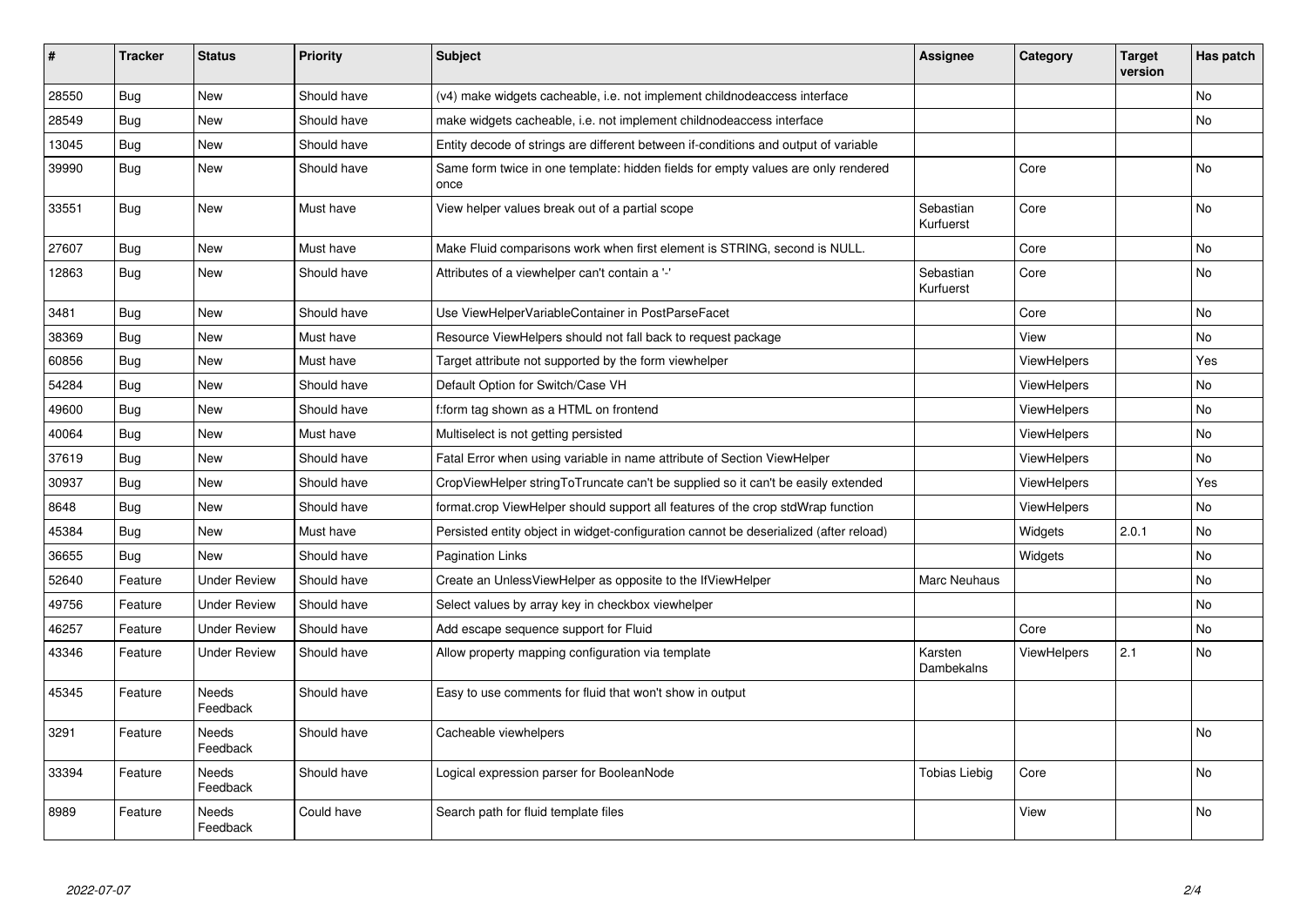| $\sharp$ | <b>Tracker</b> | <b>Status</b>       | <b>Priority</b> | Subject                                                                                              | <b>Assignee</b>        | Category    | <b>Target</b><br>version | Has patch |
|----------|----------------|---------------------|-----------------|------------------------------------------------------------------------------------------------------|------------------------|-------------|--------------------------|-----------|
| 9005     | Feature        | Accepted            | Could have      | Fluid Template Analyzer (FTA)                                                                        | Sebastian<br>Kurfuerst |             |                          |           |
| 5933     | Feature        | Accepted            | Should have     | Optional section rendering                                                                           | Sebastian<br>Kurfuerst | ViewHelpers |                          | No        |
| 60271    | Feature        | New                 | Should have     | Paginate viewhelper, should also support arrays                                                      |                        |             |                          | No        |
| 51277    | Feature        | <b>New</b>          | Should have     | ViewHelper context should be aware of actual file occurrence                                         |                        |             |                          | No        |
| 48355    | Feature        | New                 | Could have      | Assign output of viewhelper to template variable for further processing.                             |                        |             |                          |           |
| 46545    | Feature        | New                 | Should have     | Better support for arrays in options of SelectViewHelper                                             |                        |             |                          | No        |
| 45153    | Feature        | <b>New</b>          | Should have     | f:be.menus.actionMenuItem - Detection of the current select option is insufficient                   |                        |             |                          | No        |
| 42397    | Feature        | New                 | Should have     | Missing viewhelper for general links                                                                 |                        |             |                          | No        |
| 40081    | Feature        | New                 | Should have     | Allow assigned variables as keys in arrays                                                           |                        |             |                          | No        |
| 38130    | Feature        | New                 | Should have     | Checkboxes and multiple select fields should have an assignable default value                        |                        |             |                          | No        |
| 37095    | Feature        | New                 | Should have     | It should be possible to set a different template on a Fluid TemplateView inside an<br>action        | Christopher<br>Hlubek  |             |                          | No        |
| 36559    | Feature        | New                 | Could have      | New widget progress bar                                                                              |                        |             |                          | Yes       |
| 33215    | Feature        | New                 | Should have     | RFC: Dynamic values in ObjectAccess paths                                                            |                        |             |                          | No        |
| 9514     | Feature        | <b>New</b>          | Should have     | Support explicit Array Arguments for ViewHelpers                                                     |                        |             |                          |           |
| 62346    | Feature        | New                 | Could have      | f:comment should have high precende                                                                  |                        | Core        | 3.x                      | No        |
| 30555    | Feature        | New                 | Could have      | Make TagBuilder more extensible                                                                      |                        | Core        |                          | No        |
| 10472    | Feature        | New                 | Could have      | Fluid Standalone distribution                                                                        |                        | Core        |                          | No        |
| 7608     | Feature        | New                 | Could have      | Configurable shorthand/object accessor delimiters                                                    |                        | Core        |                          | Yes       |
| 4704     | Feature        | New                 | Should have     | Improve parsing exception messages                                                                   |                        | Core        |                          |           |
| 1907     | Feature        | New                 | Could have      | Default values for view helpers based on context                                                     |                        | Core        |                          |           |
| 60181    | Feature        | New                 | Could have      | Caching mechanism for Fluid Views/Templates                                                          |                        | View        |                          | No        |
| 60003    | Feature        | New                 | Should have     | Add required-Attribute to f:form.password                                                            |                        | ViewHelpers |                          | No        |
| 51100    | Feature        | New                 | Must have       | Links with absolute URI should have the option of URI Scheme                                         |                        | ViewHelpers |                          | No        |
| 39936    | Feature        | New                 | Should have     | registerTagAttribute should handle default values                                                    |                        | ViewHelpers |                          | No        |
| 36410    | Feature        | New                 | Should have     | Allow templates to send arguments back to layout                                                     |                        | ViewHelpers |                          | No        |
| 3725     | Feature        | New                 | Could have      | CSS Engine                                                                                           | Christian Müller       | ViewHelpers |                          | No        |
| 31955    | Feature        | New                 | Should have     | f:uri.widget                                                                                         |                        | Widgets     |                          | No        |
| 5636     | Task           | <b>Under Review</b> | Must have       | Form_RadioViewHelper and CheckBoxViewHelper miss check for existing object<br>before it is accessed. |                        |             |                          | No        |
| 46091    | Task           | Needs<br>Feedback   | Should have     | Show source file name and position on exceptions during parsing                                      |                        |             |                          | No        |